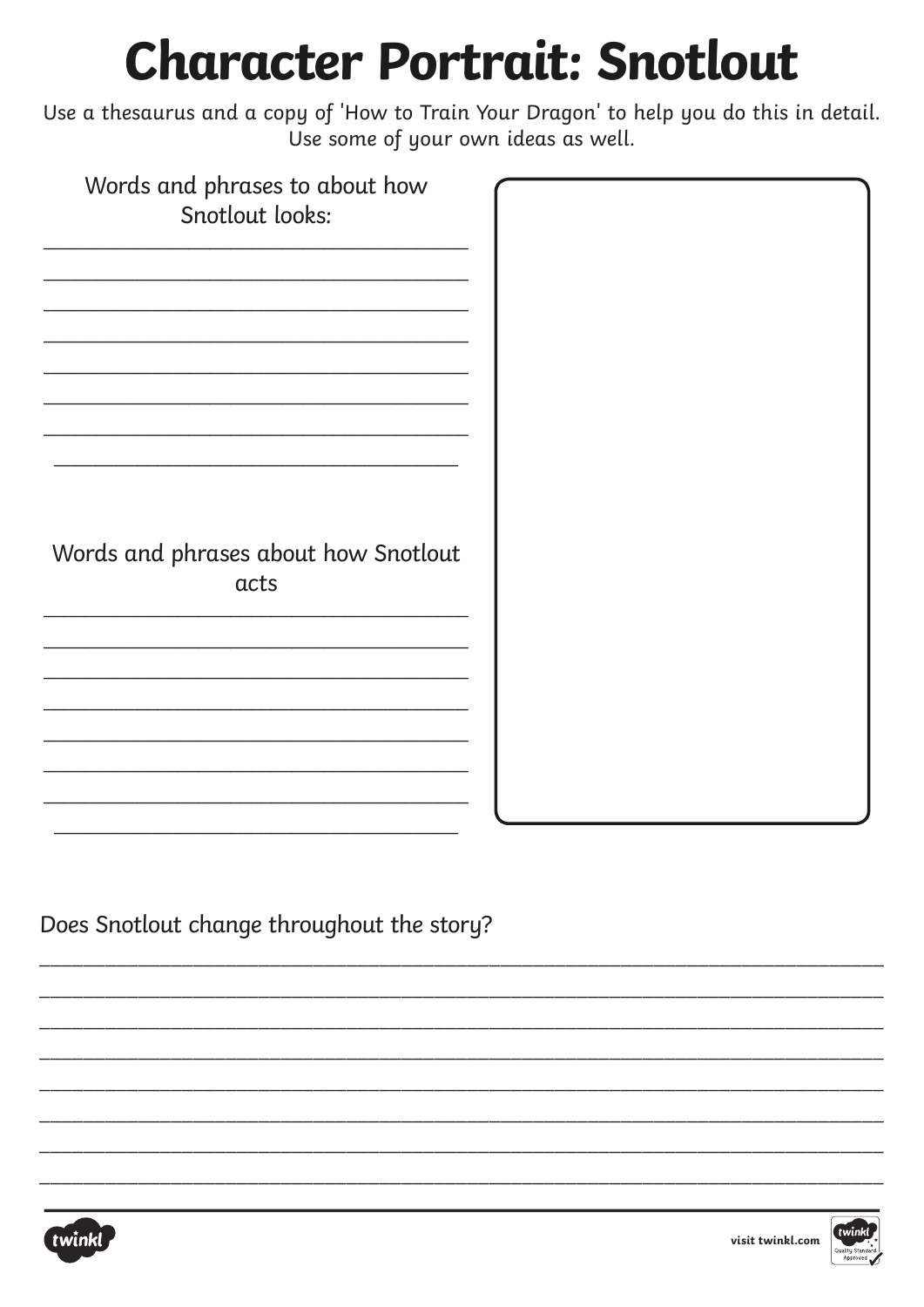## **Character Portrait: Snotlout**

Use a thesaurus and a copy of 'How to Train Your Dragon' to help you do this in detail. Use some of your own ideas as well.

| Words and phrases about how Snotlout<br>looks: |  |
|------------------------------------------------|--|
|                                                |  |
| Words and phrases about how Snotlout<br>acts   |  |
|                                                |  |
|                                                |  |

Would you like to be Snotlout's owner? Give reasons why.